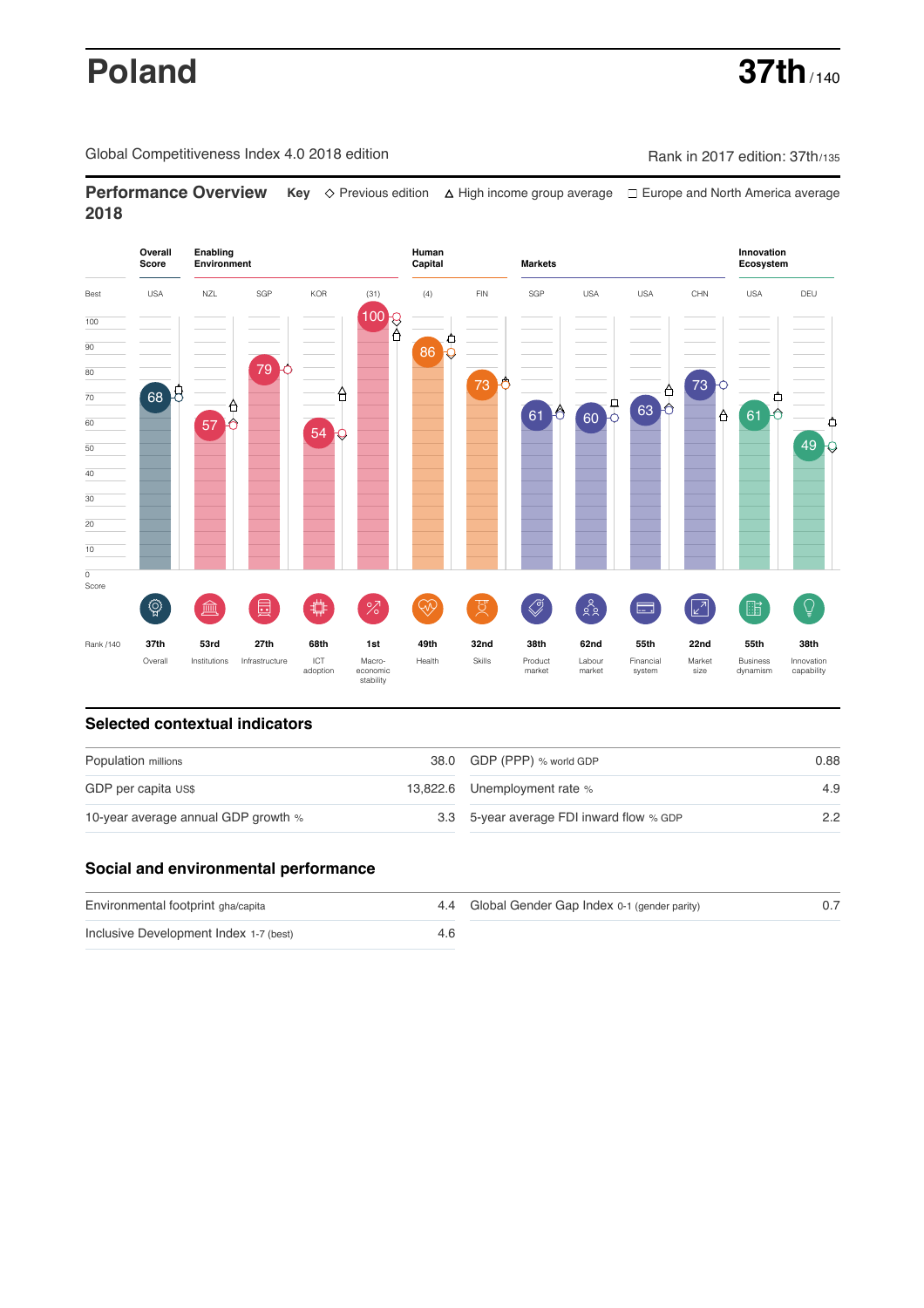## **Poland 37th**/140

| <b>Index Component</b>                                                   | Value          | Score *              | Rank/140     | <b>Best Performer</b>                |
|--------------------------------------------------------------------------|----------------|----------------------|--------------|--------------------------------------|
| Pillar 1: Institutions 0-100 (best)                                      |                | 57.1 ↓               | 53           | <b>New Zealand</b>                   |
| 1.01 Organized crime 1-7 (best)                                          | 5.1            | 67.9 ↓               | 57           | Finland                              |
| 1.02 Homicide rate /100,000 pop.                                         | 0.7            | 99.4 ↑               | 20           | Multiple (9)                         |
| 1.03 Terrorism incidence 0 (very high) -100 (no incidence)               | 99.9           | $99.9$ 1             | 57           | Multiple (24)                        |
| 1.04 Reliability of police services 1-7 (best)                           | 4.0            | 50.4 $\sqrt{ }$      | 92           | Finland                              |
| 1.05 Social capital 0-100 (high)                                         | 50.1           | 50.1 $\uparrow$      | 70           | Australia                            |
| 1.06 Budget transparency 0-100 (best)                                    | 61.5           | $61.5 =$             | 49           | Multiple (2)                         |
| 1.07 Judicial independence 1-7 (best)                                    | 2.8            | 29.7 ↓               | 114          | Finland                              |
| 1.08 Efficiency of legal framework in challenging regulations 1-7 (best) | 2.4            | 23.9 $\sqrt{ }$      | 123          | Finland                              |
| 1.09 Freedom of the press 0-100 (worst)                                  | 26.6           | $73.4 \; \downarrow$ | 46           | Norway                               |
| 1.10 Burden of government regulation 1-7 (best)                          | 2.8            | $30.5$ 1             | 111          | Singapore                            |
| 1.11 Efficiency of legal framework in settling disputes 1-7 (best)       | 3.0            | 32.9 $\uparrow$      | 106          | Singapore                            |
| 1.12 E-Participation Index 0-1 (best)                                    | 0.89           | 89.3 ↑               | 31           | Multiple (3)                         |
| 1.13 Future orientation of government 1-7 (best)                         | 3.1            | 35.3 $\uparrow$      | 110          | Singapore                            |
| 1.14 Incidence of corruption 0-100 (best)                                | 60.0           | 60.0 $\sqrt{ }$      | 33           | New Zealand                          |
| 1.15 Property rights 1-7 (best)                                          | 3.9            | 49.2 ↓               | 98           | Finland                              |
| 1.16 Intellectual property protection 1-7 (best)                         | 4.0            | 49.9 ↓               | 73           | Finland                              |
| 1.17 Quality of land administration 0-30 (best)                          | 19.5           | $65.0 =$             | 49           | Singapore                            |
| 1.18 Strength of auditing and reporting standards 1-7 (best)             | 4.7            | 61.1 $\sqrt{ }$      | 67           | Finland                              |
| 1.19 Conflict of interest regulation 0-10 (best)                         | 6.0            | $60.0 =$             | 54           | Multiple (2)                         |
| 1.20 Shareholder governance 0-10 (best)                                  | 6.3            | $63.0 =$             | 45           | Kazakhstan                           |
| 曼<br>Pillar 2: Infrastructure 0-100 (best)                               |                | 79.3 ↓               | 27           | Singapore                            |
| 2.01 Road connectivity index 0-100 (best)                                | 78.7           | $78.7 =$             | 34           | <b>United States</b>                 |
| 2.02 Quality of roads 1-7 (best)                                         | 4.1            | 52.3 $\uparrow$      | 64           | Singapore                            |
| 2.03 Railroad density km of roads/square km                              | 58.9           | $100.0 =$            | 12           | Multiple (20)                        |
| 2.04 Efficiency of train services 1-7 (best)                             | 4.0            | 49.3 $\sqrt{ }$      | 44           | Switzerland                          |
|                                                                          | 114,416.4      | 64.7 ተ               | 38           | Multiple (8)                         |
| 2.05 Airport connectivity score                                          | 4.8            | 63.9 $\sqrt{ }$      | 55           |                                      |
| 2.06 Efficiency of air transport services 1-7 (best)                     | 55.4           | 55.4 $\sqrt{ }$      | 25           | Singapore                            |
| 2.07 Liner Shipping Connectivity Index 0-157.1 (best)                    |                |                      |              | Multiple (4)                         |
| 2.08 Efficiency of seaport services 1-7 (best)                           | 4.4            | 57.4 $\sqrt{ }$      | 54           | Singapore                            |
| 2.09 Electrification rate % pop.                                         | 100.0          | $100.0 =$            | $\mathbf{1}$ | Multiple (66)                        |
| 2.10 Electric power transmission and distribution losses % output        | 6.4            | 97.5 $\sqrt{ }$      | 33           | Multiple (9)                         |
| 2.11 Exposure to unsafe drinking water % pop.                            | 6.5            | $95.4 =$             | 41           | Multiple (23)                        |
| 2.12 Reliability of water supply 1-7 (best)                              | 5.8            | 80.4 $\sqrt{ }$      | 41           | Switzerland                          |
| ₽<br>Pillar 3: ICT adoption 0-100 (best)                                 |                | $54.4$ ↑             | 68           | Korea, Rep.                          |
| 3.01 Mobile-cellular telephone subscriptions /100 pop.                   | 130.5          | $100.0 =$            | 40           | Multiple (68)                        |
| 3.02 Mobile-broadband subscriptions /100 pop.                            | 57.3           | n/a                  | 86           | <b>United Arab Emirates</b>          |
| 3.03 Fixed-broadband Internet subscriptions /100 pop.                    | 18.5           | 37.0 ↓               | 52           | Switzerland                          |
| 3.04 Fibre Internet subscriptions /100 pop.                              | 1.5            | n/a                  | 54           | Korea, Rep.                          |
| 3.05 Internet users % pop.                                               | 73.3           | 73.3 ↑               | 47           | Iceland                              |
| <sup>%</sup> Pillar 4: Macroeconomic stability 0-100 (best)              | $\overline{a}$ | 100.0 $\uparrow$     | 1            | Multiple (31)                        |
| 4.01 Inflation annual % change                                           | 0.7            | 100.0 ↑              | 1            | Multiple (74)                        |
| 4.02 Debt dynamics 0-100 (best)                                          | 100.0          | $100.0 =$            | 1            | Multiple (36)                        |
| ųÿ<br>Pillar 5: Health 0-100 (best)                                      |                | 86.2 ↑               | 49           | Multiple (4)                         |
| 5.01 Healthy life expectancy years                                       | 67.6           | 86.2 ↑               | 48           | Multiple (4)                         |
| 섯<br>Pillar 6: Skills 0-100 (best)                                       |                | 72.9 ↓               | 32           | <b>Finland</b>                       |
| 6.01 Mean years of schooling Years                                       | 12.7           | $84.5 =$             | 15           | Finland                              |
| 6.02 Extent of staff training 1-7 (best)                                 | 3.9            | 49.0 ↓               | 65           | Switzerland                          |
|                                                                          | 3.5            | 42.4 $\sqrt{ }$      | 106          | Switzerland                          |
| 6.03 Quality of vocational training 1-7 (best)                           | 3.5            | 42.4 $\sqrt{ }$      | 109          | Switzerland                          |
| 6.04 Skillset of graduates 1-7 (best)                                    | 4.2            | 53.8 $\sqrt{ }$      | 68           | Sweden                               |
| 6.05 Digital skills among population 1-7 (best)                          |                |                      |              | <b>United States</b>                 |
| 6.06 Ease of finding skilled employees 1-7 (best)                        | 4.1            | 52.4 $\sqrt{ }$      | 67           |                                      |
| 6.07 School life expectancy Years                                        | 16.4<br>3.2    | $91.3$ ↑<br>$36.5 +$ | 23<br>83     | Multiple (9)<br><b>United States</b> |
| 6.08 Critical thinking in teaching 1-7 (best)                            |                |                      |              |                                      |
| 6.09 Pupil-to-teacher ratio in primary education Ratio                   | 10.5           | $98.8 =$             | 11           | Multiple (6)                         |